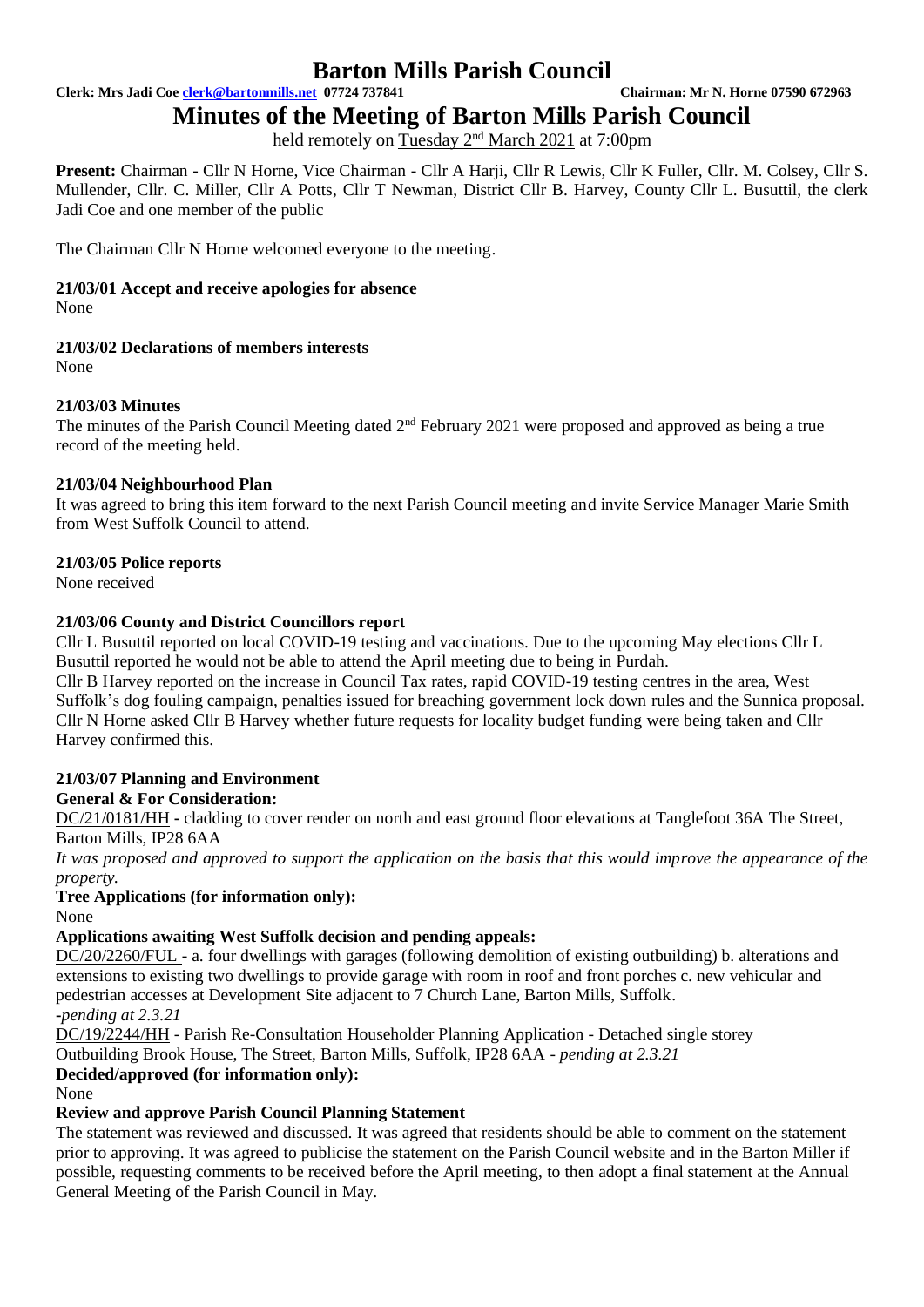### **Clerk: Mrs Jadi Coe [clerk@bartonmills.net](mailto:clerk@bartonmills.net) 07724 737841 Chairman: Mr N. Horne 07590 672963**

**21/03/08 Clerk's Report, Matters Arising from the Minutes of the Last Meeting and Correspondence The clerk reported the following:**

• A resident contacted the clerk regarding people smoking in the play park area, and whether signs could be installed.

It was agreed although this would be very difficult to enforce, it was agreed to look at the costs of installing signs in the play area asking users to refrain from smoking.

• A resident has complained of speeding vehicles along Worlington Road and would like a reduced speed limit (60mph – 40mph) between Mildenhall and Worlington. It was reported by Cllr B Harvey and Cllr L Busuttil that to reduce such a speed limit a traffic management

plan would be required which is both lengthy and costly. It was suggested to alter the SID speed limit set speed from 30mph to 60mph and receive permission from Highways to place the SID in the 60mph zone to gather data required for the plan.

It was agreed that the Parish Council would pursue this further starting with asking whether a speed enforcement team could take action on Worlington Road. (JC)

• Beck Row Parish Council have emailed asking whether councillors would be interested in forming a local group of Parish Councils.

It was agreed that the clerk would request more details on this. (JC)

- A resident informed the Parish Council that the flint wall outside Lamb Court is in a bad condition. It was agreed that the clerk is to inform the relevant housing association. (JC)
- A resident contacted the clerk regarding the uneven and dangerous paths in Church Meadows. Cllr N Horne agreed to take photos and send to the clerk so that this could be reported to Suffolk County Council. (JC/NH)

# **21/03/09 Parish Matters**

# 21/03/09.1 Barton Mills Scarecrow festival

A resident has contacted the Parish Council in hope to revive the Scarecrow Festival in the village.

The work required in holding a festival was discussed including whether it would be possible to hold this year or next year. Too much work would be required to hold a traditional festival this year although a simple small scarecrow trail with limited organising may be possible.

It was agreed to invite the resident to the next Parish Council meeting. (JC)

21/03/09.2 Update on exception site at Newmarket Road update

Havebury have stated: that they are still waiting for feedback from West Suffolk Council with regards to our pre-app submission and once this has been returned and if everything is fine, then they will look to work up a full planning application. On the legal side they are awaiting information from the sellers.

21/03/09.3 Maintenance of Assets

- a) Lighting
- New street light quotes

Amounts for new street lights in the budget were confirmed as, £6,500 (gross) in 2020/21 budget although this is now all to be carried forward to the 2021/22 budget. £5,550 (gross) included in the 2021/22 budget so total of £12,050 (gross) which is £10,041 net.

The below units were quoted (net) for by both Pearce and Kemp and K & M Lighting Ltd:

- o Unit 91 opposite No 2 Farm Cottages at the end of Grange Lane. Quote for new standard light and pole to be re-sited on private owned land. *Pearce and Kemp - £1800.40. K & M Lighting - £989.19*
- o Unit 62 (G39) on pole on Dog and Partridge footpath Quote for new pole and standard light please to be re-sited but not on private land *Pearce and Kemp - £1,924.15. K & M Lighting - £989.19*
- o Unit 63 (G39) The Street o/s Street Farm Quote for a Heritage Light and pole to the right to the existing pole post to be re-sited on private owned land.

*Pearce and Kemp - £7,307.90. K & M Lighting - £1,477.05*

- o Unit 65 (G39) The Street o/s substation Quote for a heritage light and pole to be re-sited but not on private land *Pearce and Kemp - £2,536.10. K & M Lighting - £1,477.05*
- o Unit 68 (G39) The Street o/s White Lodge Quote for a new Heritage Light and pole to be re-sited but not on private land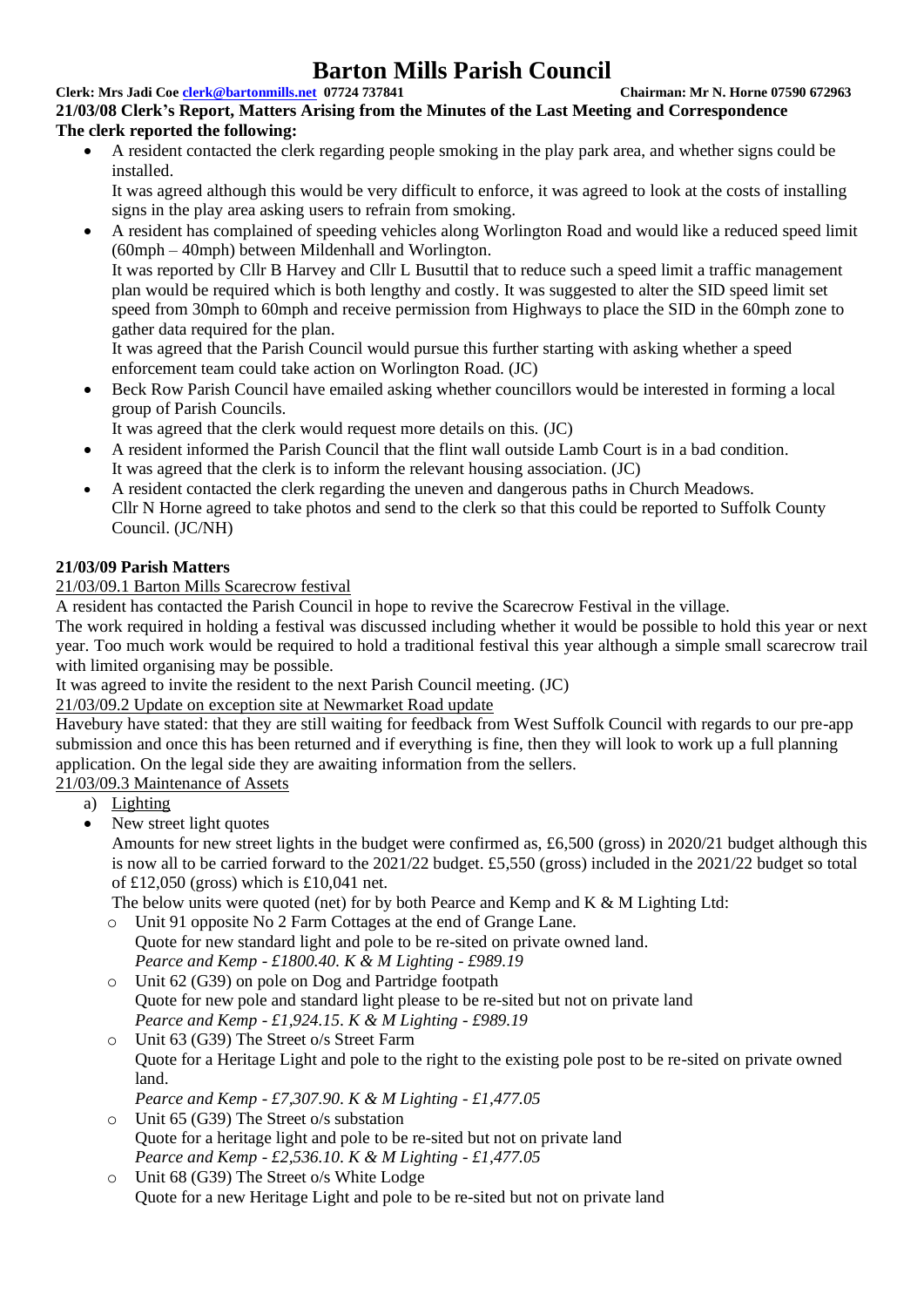### **Clerk: Mrs Jadi Coe [clerk@bartonmills.net](mailto:clerk@bartonmills.net) 07724 737841 Chairman: Mr N. Horne 07590 672963**

- *Pearce and Kemp - £1,903.10. K & M Lighting - £1,477.05*
- o Unit 75 OS No 41 in Church Meadow Quote for new pole and standard light *Pearce and Kemp - £2,016.20. K & M Lighting - £989.19*
- o Standard light to be fixed to an existing telegraph pole on the opposite side of Station Road *Lights can no longer be fitted onto UKPN poles and there is no space on the verge for a new pole.* In summary for 6 new lights the total cost would be £7,398.72 from K & M Lighting and £17,487.85 from Pearce and Kemp.

It was agreed that the clerk would confirm with  $K \& M$  Lighting that the quotes included connection, old lights removed and disposed of and that no other expenses would be incurred. (JC) Once the quote was confirmed permission from land owners would need to be requested.

- Suffolk County Council street light inventory has been received and requires approving so that Suffolk County Council can send a final invoice. (AH/KF)
- Light 0084 on Mildenhall Road was reported as not working on 10.9.20. Light 0186 on Station Road was reported as not working in 2017. Suffolk County Council have been unable to repair this in the past due to excess foliage but this has now been removed. At date neither light has been repaired. It was agreed the clerk and Cllr R Lewis would draft a letter addressed to Suffolk County Council requesting a reason why these lights have not been repaired and a refund on the energy and maintenance costs paid on these units for the times they were not working. (JC/RL)
- The Bell Lane light has not been moved as agreed due to miscommunication between UKPN and Pearce and Kemp. A meeting has been arranged on 4<sup>th</sup> March at 9am between Cllr A Harji, Pearce and Kemp and UKPN. This meeting would be to determine a couple of options of positions bearing in mind the large number of utilities in the path and then once agreed Pearce and Kemp can book in with UKPN and their operatives a suitable day to complete the works.
- b) Play park, including agreeing additional quote for park repairs

The parts from Proludic have now been delivered and Eastern Playworks begun the work on Monday 1<sup>st</sup> March. The original quote agreed from Eastern Play Services was £1,527, however since then more works needs to be carried out on the train and Eastern Playworks have quoted an additional £73 for this. It was proposed and agreed to accept the additional quote of £73 for the extra work required. (JC)

21/03/09.4 Covid-19 update and issues in the Parish

# None

# 21/03/09.5 SID Rota

The rota was agreed up to May 2021, the clerk to email updated rota. (JC)

21/03/09.6 Update on request to tidy islands at Chestnut Close including new Barton Mills sign license and draft designs

It was agreed the clerk would clarify that permission has been granted from both land owners and confirm that the license charge of £100 to install a sign is a one-off charge. (JC)

Four draft designs of a new sign were created by Cllr N Horne were shown to all councillors for comment.

It was agreed draft designs for the whole island would be drafted to review at the next meeting. (NH)

Cllr N Horne would arrange a site meeting with Cllr R Lewis and local landscaper to determine ideas and rough costs for work required. (NH/RL)

## 21/03/09.7 Litter issues update including dog fouling

The following actions were agreed:

-The clerk to contact volunteer regarding dog waste dispenser on the football club changing rooms. (JC)

- Place dog fouling posters in the notice boards

-Cllr T Newman to take photographs of the fly tipping in the verge opposite the Bull Hotel to forward to the clerk who is to report this West Suffolk Council (JC/TN)

-Cllr N Horne to look at repairing or replacing the dog waste bag dispenser on the Bell pub (NH)

-The clerk to seek how many litter picking sets could be obtained from West Suffolk Council (JC)

- To devise a litter picking plan to cover the whole village

21/03/09.8 Social media

It was agreed to include Cllr T Newman as an admin on the Facebook page and to try to use the Facebook page more to engage with residents.

21/03/09.9 Request for memorial bench on playing field